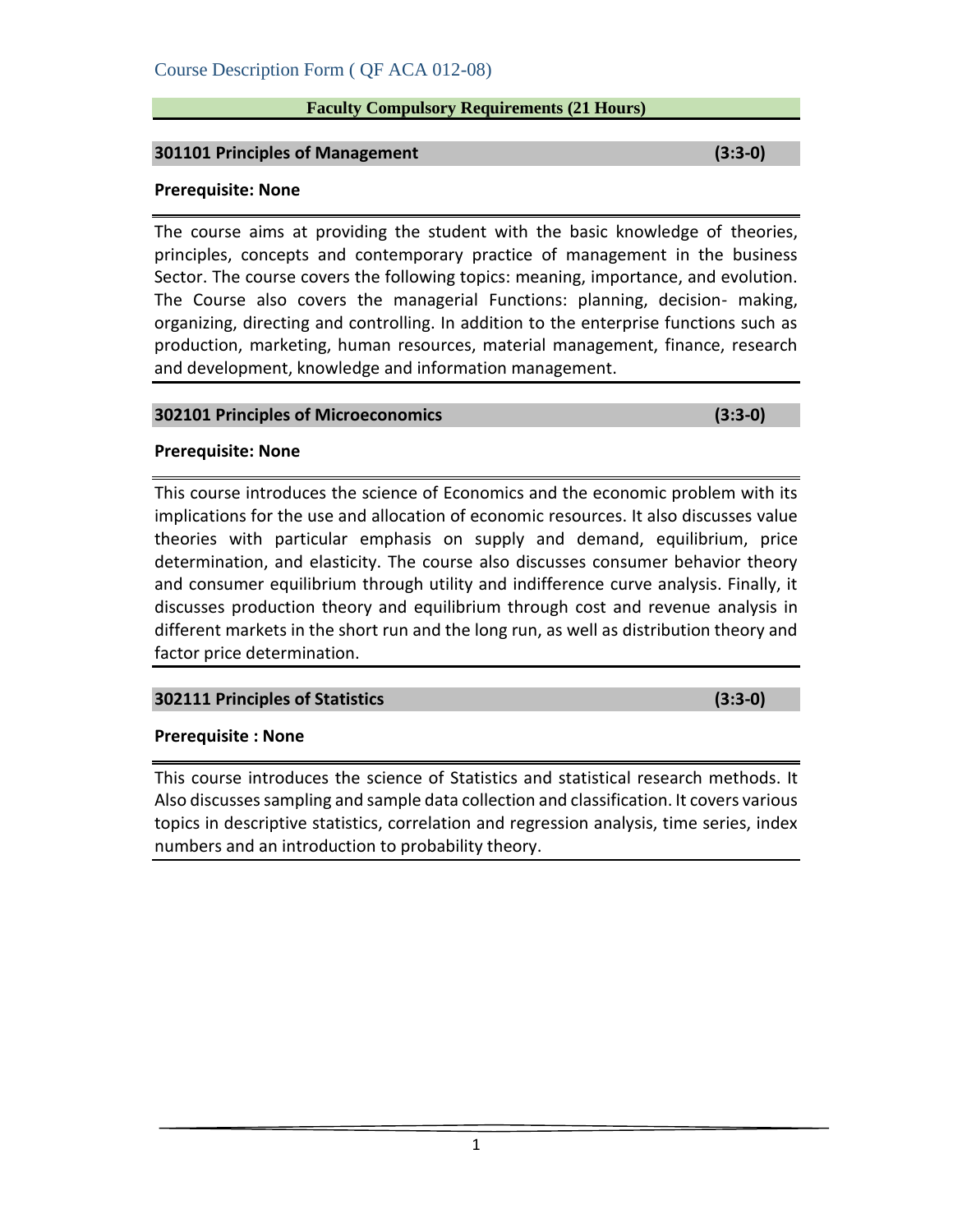# **303101 Principles of Accounting (1) (3:3-0)**

# **Prerequisite: None**

Definition and role of accounting, Accounting principles, concepts, and postulate . accounting cycle, accounting system. The accounting equation, accounting in services and trading projects, cash and accrual biases, adjustments, correction errors, financial statements.

# **304101 Introduction to e-Business (3:3-0)**

#### **Prerequisite: None.**

This course aims to introduce students to the origins and beginnings of e-business, the evolution of e-business models, integrated e-supply chain management, virtual relationships (virtual communities and e-markets), e-marketing and its importance in the e-business environment, the evolution of e-payment systems, e-government and the provision of e-services, Security and protection in the e-business environment, the impact of social, ethical and cultural issues on e-business.

#### **304200 Management Information Systems and Finance (3:3-0)**

#### **Prerequisite: 304102**

This course introduces the basic concepts of Management Information Systems and their applications in business organizations. This includes MIS classification, functions, components, technology infrastructures, and their impact on various management levels. The course also includes such important topics like e-business and ecommerce, information systems security, and information resources management. Labs include hands-on training to develop selected MIS applications using MS Access.

#### **306101 Principles of Marketing (3:3-0)**

# **Prerequisite: None**

This course aims at defining marketing, its foundation, Functions, and stages. Analyzing the marketing environment, the marketing mix (product, price, promotion, and distribution), market segmentation, consumer behavior, marketing information systems, and international marketing. In addition, marketing through the internet and the social responsibility of marketing will be briefly discussed.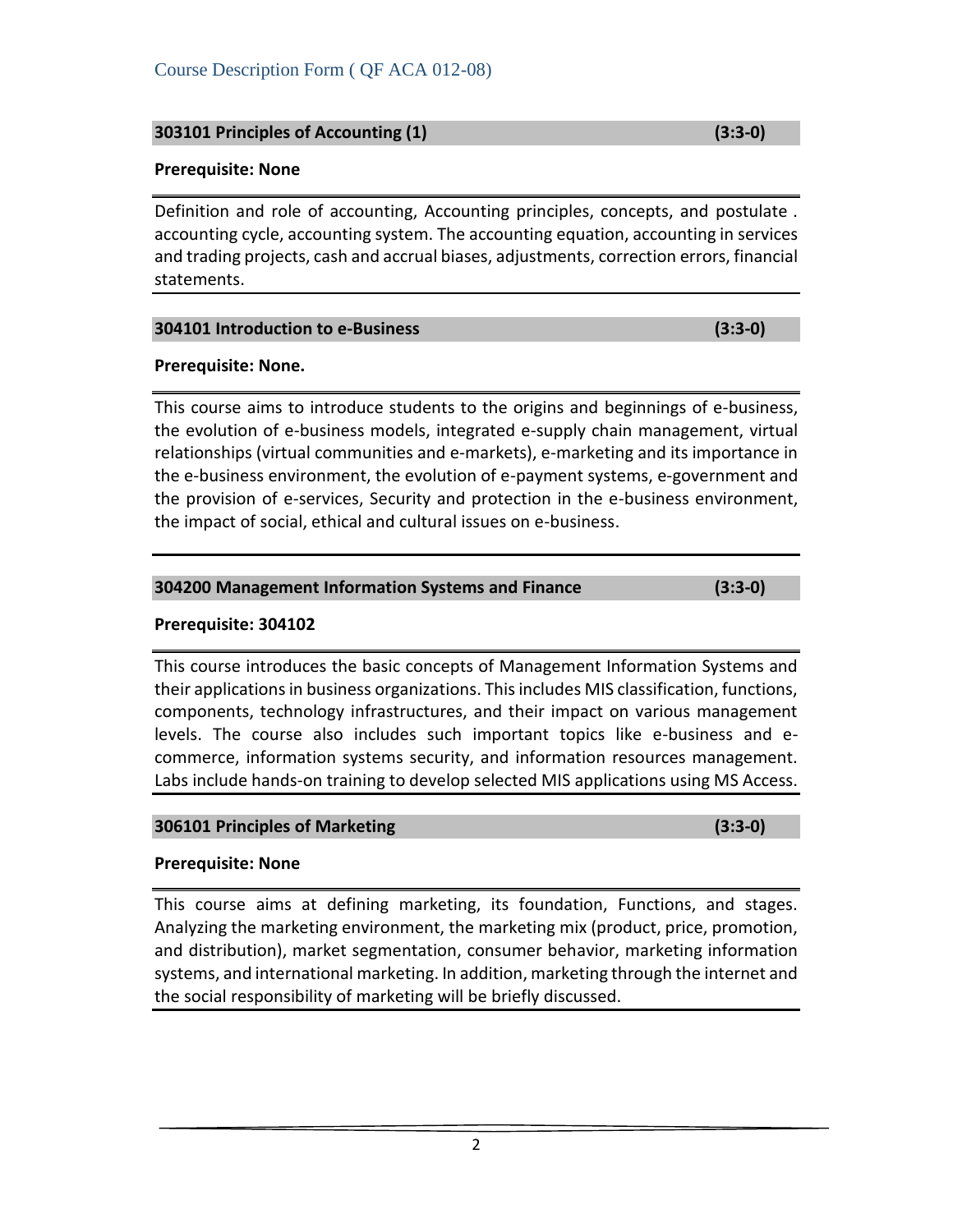# **Department Compulsory Requirements (60 Hours)**

# **301212 Operations & Production Management (3:3-0)**

# **Prerequisite: 302110**

The course covers the concepts, Strategies, and quantitative methods and analysis for decision making in the functions of production and operations management, which are: demand forecasting, planned location, facility layout, process strategies, capacity planning, supply chain management, process planning and design, quality control, aggregate planning, and scheduling.

#### **302213 Financial Management (3:3-0)**

# **Prerequisite: 303102**

Objectives of financial management. Financial management functions. Financial Analysis. Financial Ratios. Liquidity Ratios. Activity Ratios. Debt Ratios. Profitability Ratios. Market Ratios. Time Value of Money. Future Value. Present Value. Bonds. Shares. Working Capital Management. Liquidity Management. Cash Management. Inventory.

#### **303102 Principles of Accounting (2) (3:3-0)**

# **Prerequisite: 303101**

Accounting Adjustments for elements of Statements of Financial Position, Cash Adjustments, Accounts Receivables, Notes Receivable, Inventory, Short term Investments, Current Liabilities, Preparing Financial Statements after adjustments.

# **303201 Accounting for Corporations and Partnerships (3:3-0)**

# **Prerequisite: 303102**

Accounting for partnerships, capital formation, distribution of profit and loss, change in partnership contracts, preparation of financial statement, and partnerships liquidation. corporate accounting, issuance and redemption of shares and bonds, changes in capital, preparation of financial statements for corporation, and accounting for limited liability companies, Corporate Insolvency and liquidation procedures.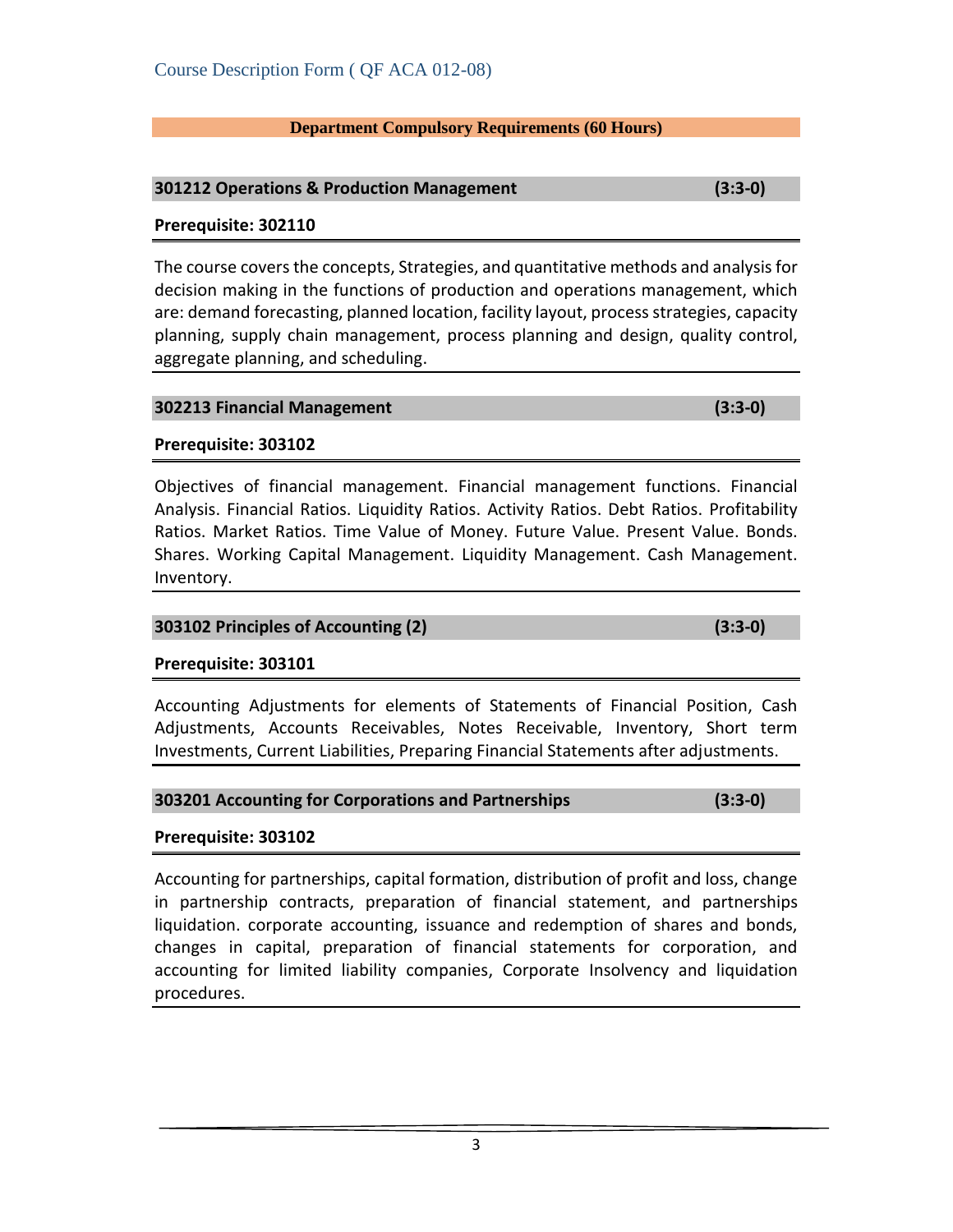# **303205 Accounting for Financial Institutions (3:3-0)**

#### **Prerequisite: 303102**

Accounting for financial institution in banks and insurance companies. operations of banks and their departments. the accounting practices in deposits and current accounts, letters of credit and letters of guarantee and bills of collection. preparation of banks financial statements, types of insurance, accounting for different insurance types, life insurance.

# **303210 Cost Accounting(1) (3:3-0)**

# **Prerequisite: 303102**

Cost Accounting Concepts, it's role in the organization, costs behavior, costs systems -Job order and Process costing, joint and by product costs, methods of allocation common cost, and service's center costs, cost theories, statement of cost of goods manufactured and Financial statements for manufacturing companies.

# **303218 Intermediate Accounting (1) (3:3-0)**

#### **Prerequisite: 303102**

preparation of financial statement according to international accounting standards (comprehensive income statement, Statements of Financial Position, Statement of owners' Equity, Statement of Cash flows).

accounting for the major elements of assets side in statement of financial position. Short- and long-term investments, property; plant; equipment; natural resources and intangibles; inventory.

# **303220 Intermediate Accounting (2) (3:3-0)**

# **Prerequisite: 303218**

accounting for the major elements of liabilities side of statement of financial position statements. Time value of money, accounting treatments for short-and long-term liabilities, equity, disclosures, bonds, contingent liabilities. Stock holders' Equity, revenue recognition, leases, Accounting for pensions and Post-Retirement Benefits.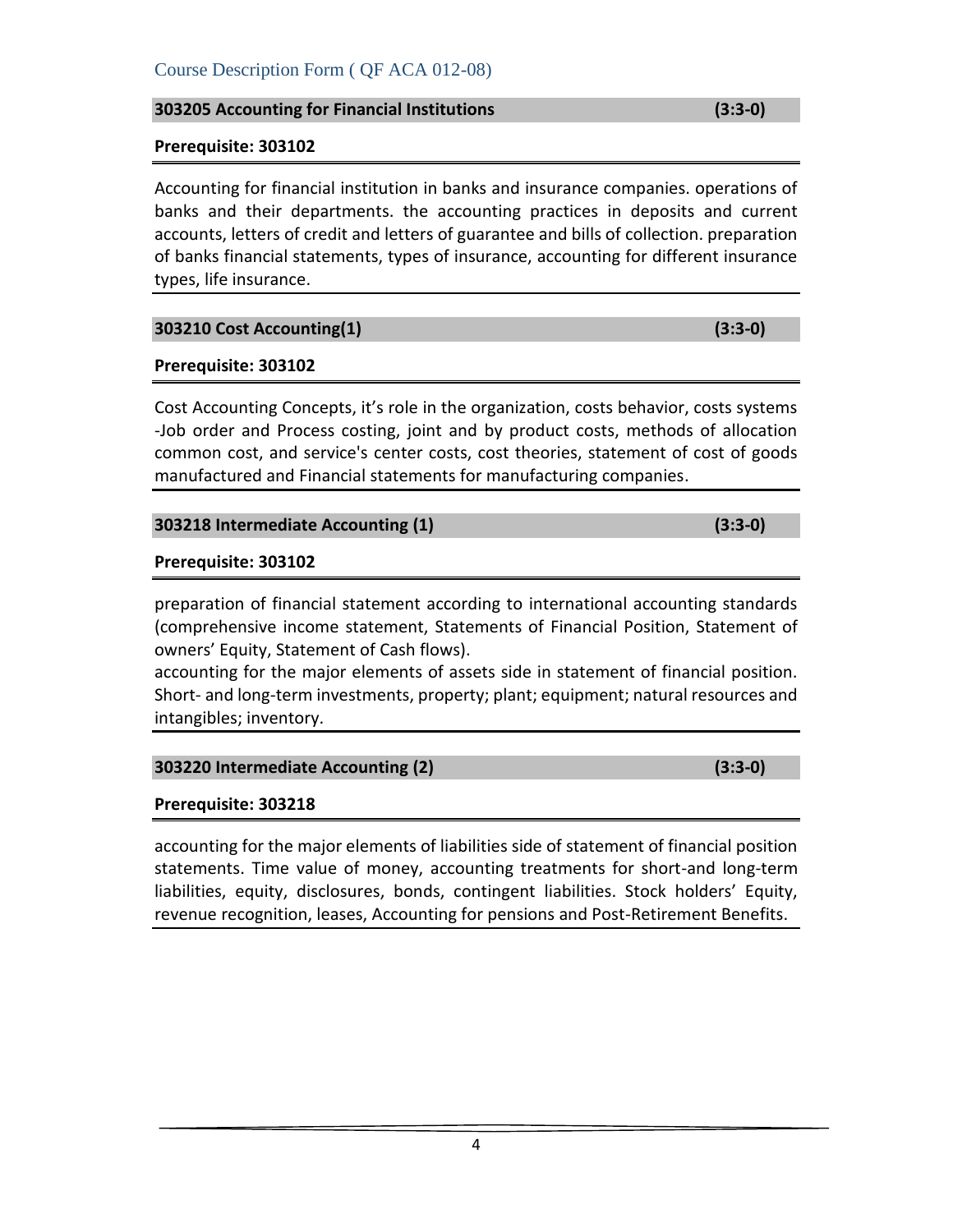# **303301 Managerial Accounting (3:3-0)**

# **Prerequisite: 303102**

use of accounting information for managerial purposes to make rational decisions. Cost classification and behavior, cost- volume-profit analysis; relevant cost for decision making, pricing decisions; make or buy decisions; decentralized management; budgeting, and operational and capital budgets.

# **303305 Financial Statements Analysis (3:3-0)**

# **Prerequisite: 303201**

Concept of Financial Analysis, Financial strategic analysis, the approaches and methods used in analyzing corporate financial statements. measure and assess the entity's performance with regard to profitability, liquidity, solvency, capital structure and risk. techniques used in leverage analysis, basic and diluted earnings per share, preparation and analysis of cash flow statement, earnings quality, Proforma Financial Statement, forecasting financial failure.

# **303310 Accounting Information Systems (3:3-0)**

# **Prerequisite: 303102 + 304102**

basic concepts, functions, and the factors influencing the design of an accounting information system. designing a database for an accounting information system, practical application of the previous topics by using the accounting software QuickBooks.

# **303315 Governmental Accounting (3:3-0)**

# **Prerequisite: 303102**

objectives and characteristics of accounting systems in governmental entities. Cash and accrual Base, governmental accounting principles and reporting standards in relation to: revenues, expenditures, and budgeting. Statement of Financial Performance. budget preparation and implementation, government financial policy, International Public Sector Accounting Standards.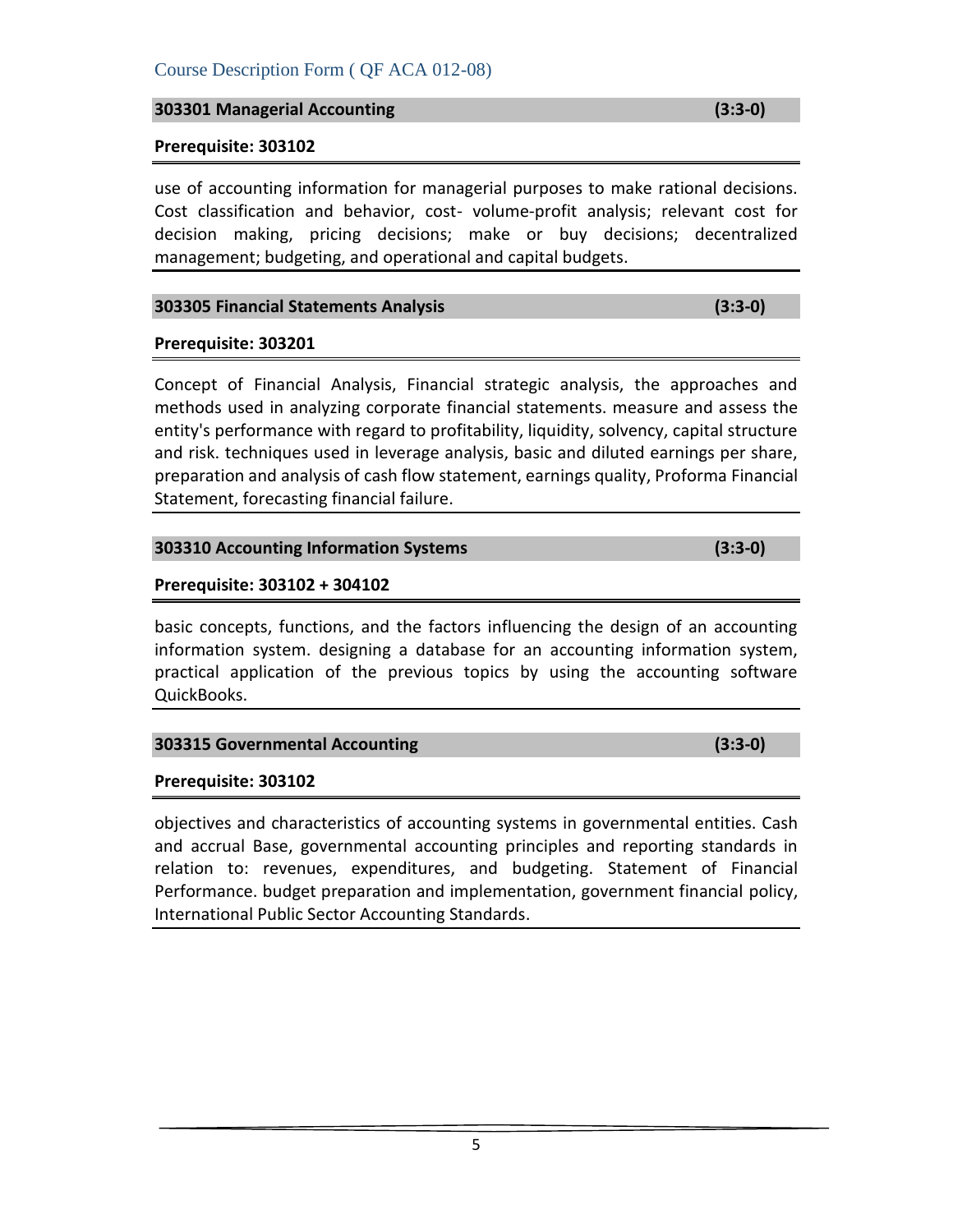# **303325 Accounting Theory (3:3-0)**

# **Prerequisite: 303218**

the historical background of accounting. Conceptual framework of accounting, accounting principles, assumptions, and constrains. accounting Theory Definition, income concepts, Entry Theory, Accounting measurement, Recognition, Presentation, and disclosure, Cash and Accrual base, inflation accounting, accounting theories, Foreign Currency Translation.

**303330 Auditing (3:3-0)**

# **Prerequisite: 303201**

auditing definitions, Code of Ethics, Audit Types, auditor rights and responsibilities according to the professions and the regulations. Audit Process, Materially, Audit Risk Evaluation, Internal Control System. Audit Planning, auditing evidence, auditor report. Auditing Revenue Cycle, and Purchase Cycle, fixed assets cycle, Auditing Assets.

# **303335 Islamic Accounting (3:3-0)**

# **Prerequisite: 303102**

the accounting system from an Islamic perspective; the history and evolution of accounting in the Islamic State and the effect of Islamic Sharia on accounting principles and concepts. Islamic financial institutions, relevant accounting treatments for Mudaraba and Murabaha . Financial Statements of Islamic Banks.

# **303410 Advanced Accounting (3:3-0)**

# **Prerequisite: 303201**

the accounting issues of merger, acquisition and consolidated financial statements. accounting transactions between the holding company and its subsidiaries. effects of changes in foreign exchange rates and its effect on consolidated financial Statements.

# **303415 Tax Accounting (3:3-0)**

# **Prerequisite: 303218**

the theory of taxation; taxable income for employees and companies and tax relating to revenues and capital expenditures. the tax treatments for depreciation, reserves, gross profit and net profit or loss. Sales tax law and its application. Sales and Tax Law.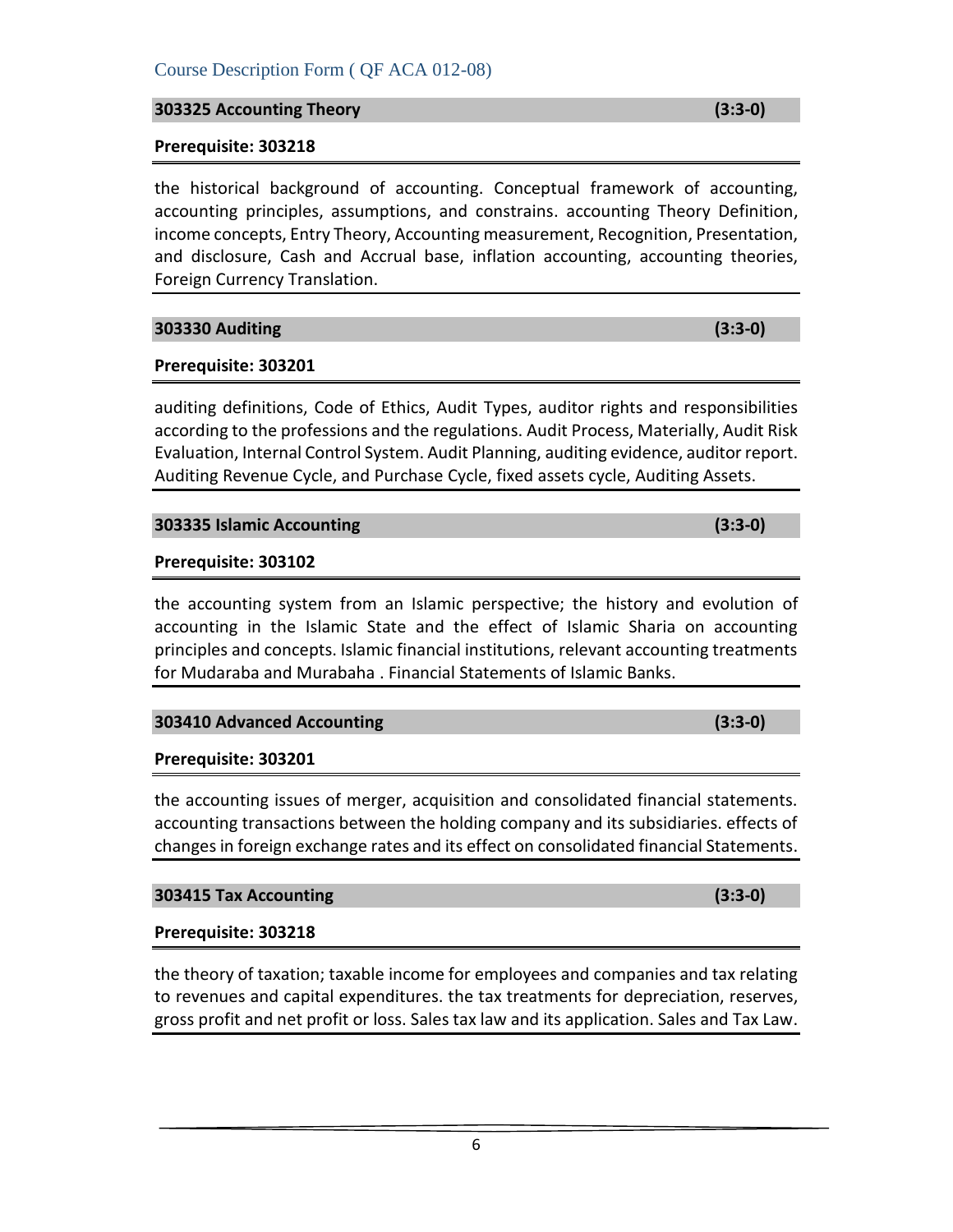**303498 Graduation Project / Field Training (3:3-0)**

**Prerequisite: 90 Hours**

Approaches of scientific research. Building accounting research according to scientific approach, field training in companies related to accounting fields.

# **303425 International Auditing Standards (3:3-0)**

# **Prerequisite: 303330**

The purpose of this course is to present the international auditing standards, to examine the significant of their applications by both auditors and professionals, and to present the need for the implementation of these standards internationally as well as in Jordan. This course covers most of auditing standards such as: responsibilities of the auditor, audit planning, internal control, audit evidences, auditor report, and other standards،, governance, continuity, related parties, fraud, subsequent events.

# Course Description Form ( QF ACA 012-08)

# **Prerequisite: 303218**

international accounting standards (IAS) and International Financial Reporting Standards (IFRS). International Conceptual Framework. practical cases for standards and their implementations. Presentation of Financial Statements, Inventory, Cash flows statement, Leases, Revenues from Contract with Customers, Changes in accounting Policies, estimates and accounting errors, first adoption of IFRS. Financial instruments.

**303420 International Accounting Standards (3:3-0)**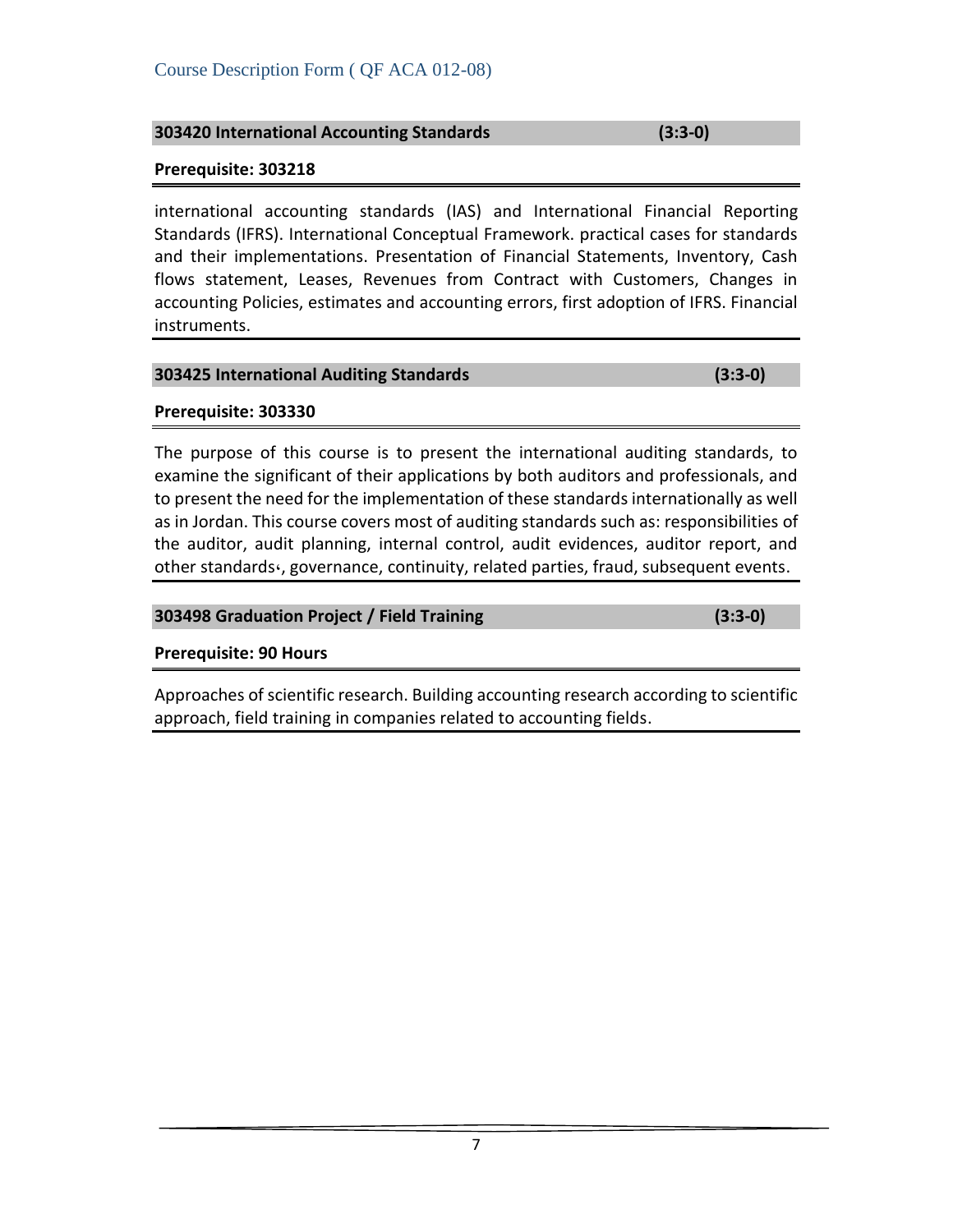# **Department Elective Requirements (6 Hours)**

# **303320 Accounting for Special Institutions (3:3-0)**

# **Prerequisite: 303102**

accounting for specialized entities and firms such as co-operatives, hospitals, hotels, catering firms, social clubs, and construction companies, preparation of financial statements for such firms. accounting for firms' departments and branches. accounting treatment for consignment goods. Installment Sales, Agriculture and Tourist entities, Social Security.

#### **303400 Internal Auditing (3:3-0)**

# **Prerequisite: 303330**

Concept of internal audit, internal audit components, internal audit standards, internal control, evaluation of internal systems, corporate governance and its instructions, audit standards in the public sector.

| 303405 Accounting Application Using Computer | $(3:3-0)$ |
|----------------------------------------------|-----------|
|                                              |           |

# **Prerequisite: 303102 + 304102**

basic concepts of spreadsheet (Microsoft Excel software), And its applications in different accounting and financial topics, use of accounting and financial data in Microsoft Access program as a database.

# **303430 Cost Accounting (2) (3:3-0)**

# **Prerequisite: 303210**

control procedures related to costs. the actual and standard costing systems, building standards, analyzing variances related to cost items, and sales and profits, accounting treatments for such variances. Activity-Based-Costing (ABC) system.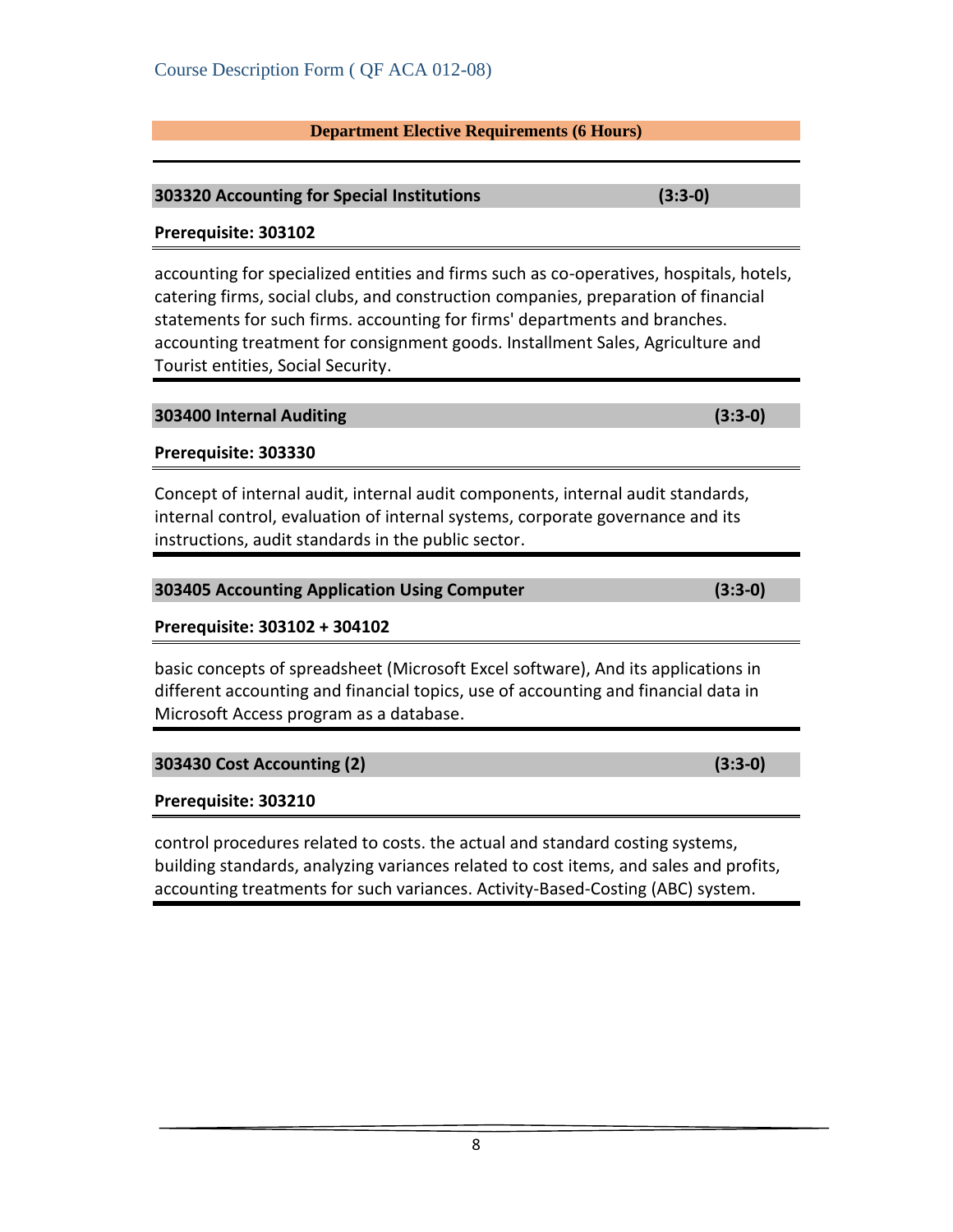# Course Description Form ( QF ACA 012-08)

**303435 Accounting Studies in English (3:3-0)**

# **Prerequisite: 303102**

Fundamental concepts of financial accounting, applying accounting cycle, prepare financial statements, cost behavior, financial statements analysis tools.

# **303445 Special Issues in Accounting and Auditing (3:3-0)**

#### **Prerequisite: 303218 + 303330**

Forensic accounting, e-business risk, fraud, and deceive, code of ethics, human resources, social Accounting, governance, financial culture, earnings management.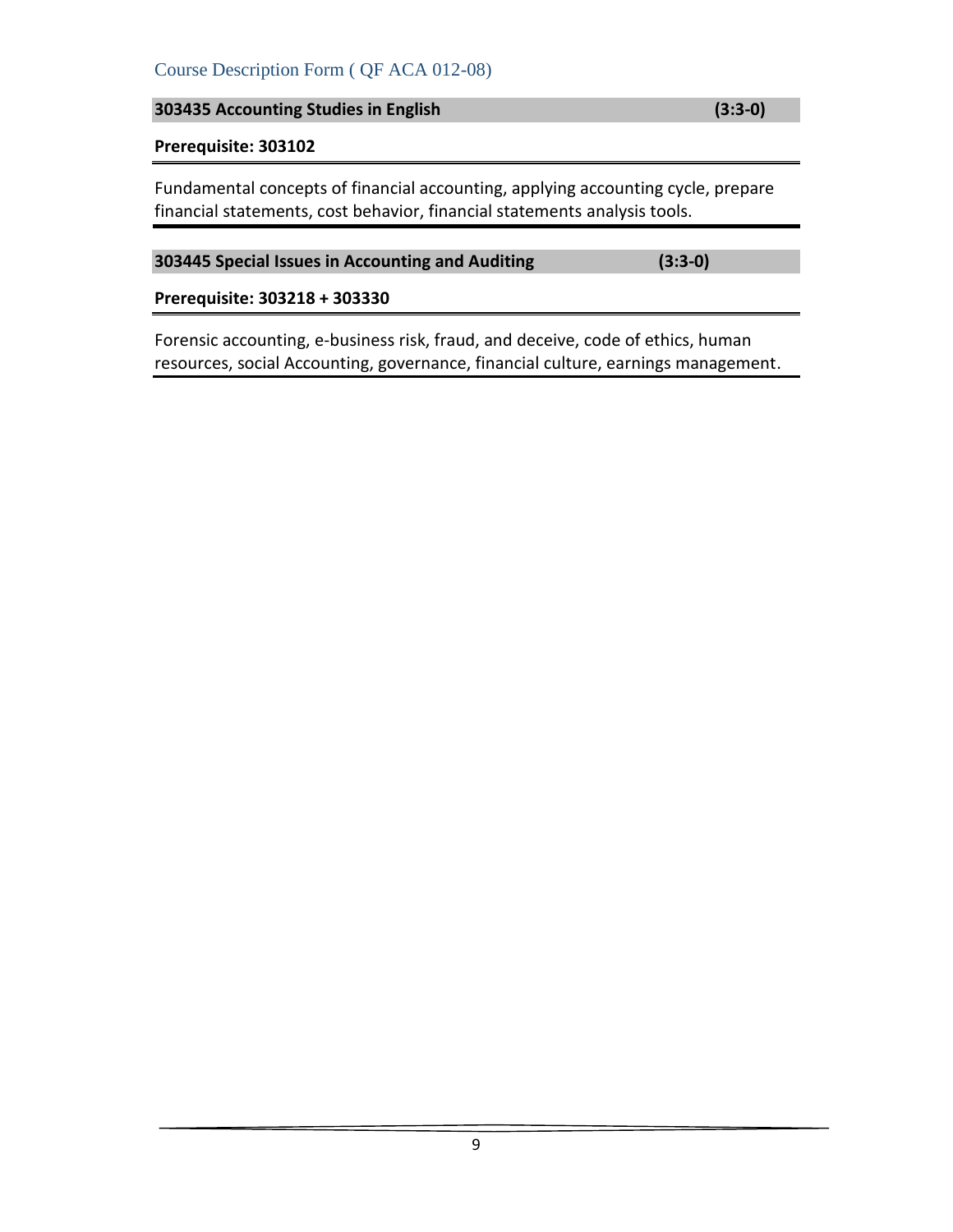#### **Department Supportive Compulsory Requirements (12 Hours)**

#### **301103 Introduction to Research Methods (3:3-0)**

#### **Prerequisite: 302111**

The course identifies the basics of the scientific research, and clarifies the tools, methods and approaches that can be used, and thus, the student will be able to prepare and write different reports and research. This in turn will help the student to overcome and deal with several life problems in a scientific manner.

#### **302102 Principles of Macroeconomics (3:3-0)**

# **Prerequisite: 302101**

This course introduces the macro aspects of economic theory and the government role in the current economic systems. It discusses the circular flow model and national income accounts. It also discusses the Classical and Keynesian theories of output and employment. Consumption and investment theories, aggregate demand, equilibrium and the multiplier and gap theories are analyzed in detail. These are followed by a discussion of fiscal and monetary policies and their implications for unemployment and inflation. The course concludes with an introduction to money and banking, economic development, and international trade.

# **302110 Mathematics for Business (3:3-0)**

# **Prerequisite: None.**

Sets. Periods. Polynomial. Fraction. Integer Exponents. Linear inequalities. Functions. Straight-line equation. Derivation. Integration. Matrices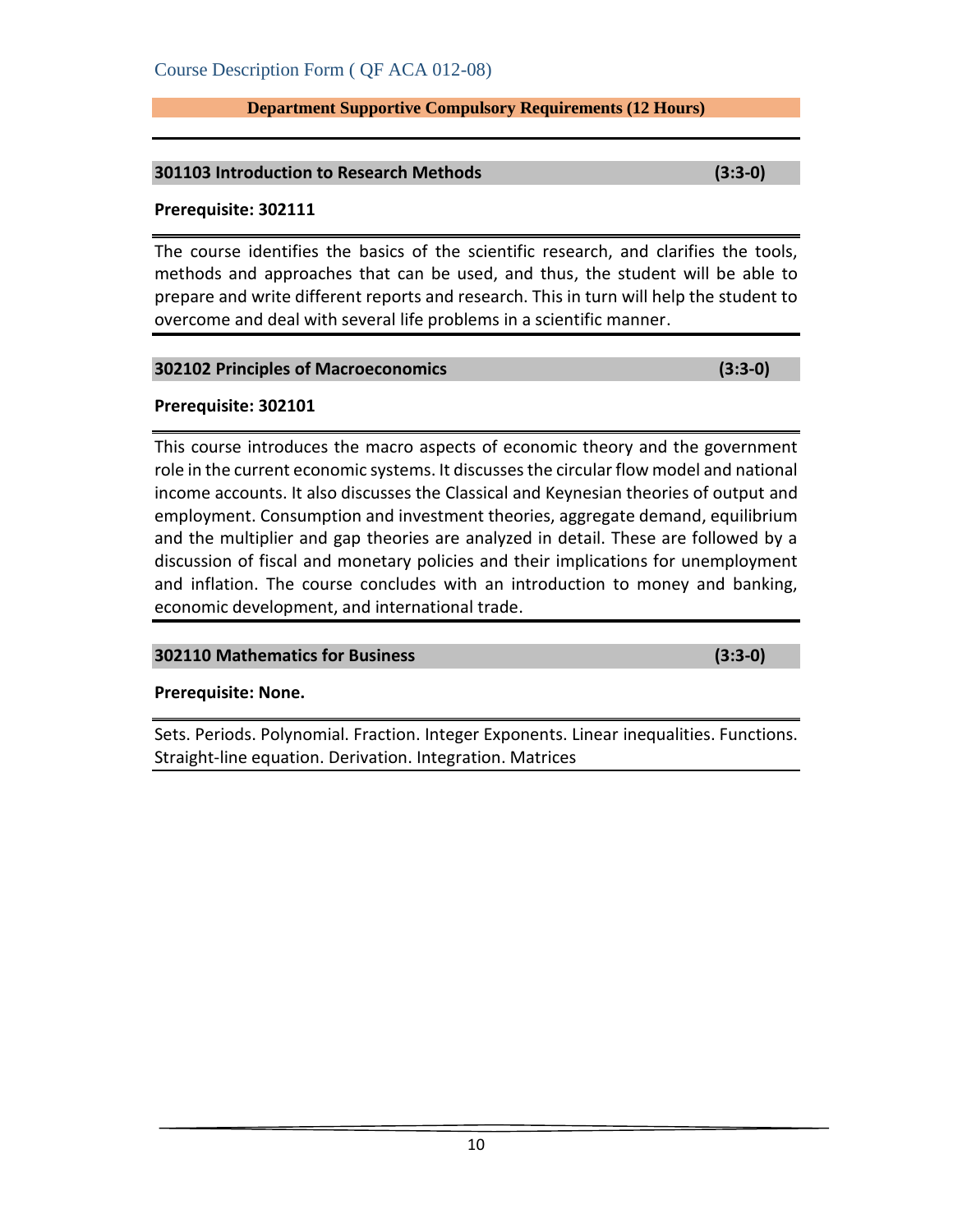# **305101 Introduction to Computer Applications (3:3-0)**

# **Prerequisite: 9601099 / P.T**

Introduction introduces students to the basic concepts of computer, computer applications and the Internet. Plus, how to use computer and file management. In this course, students will learn how to use the following applications:

Ms Word

Ms Excel

Ms PowerPoint

This course also includes an introduction to web page design and training students to design web pages using Ms Word application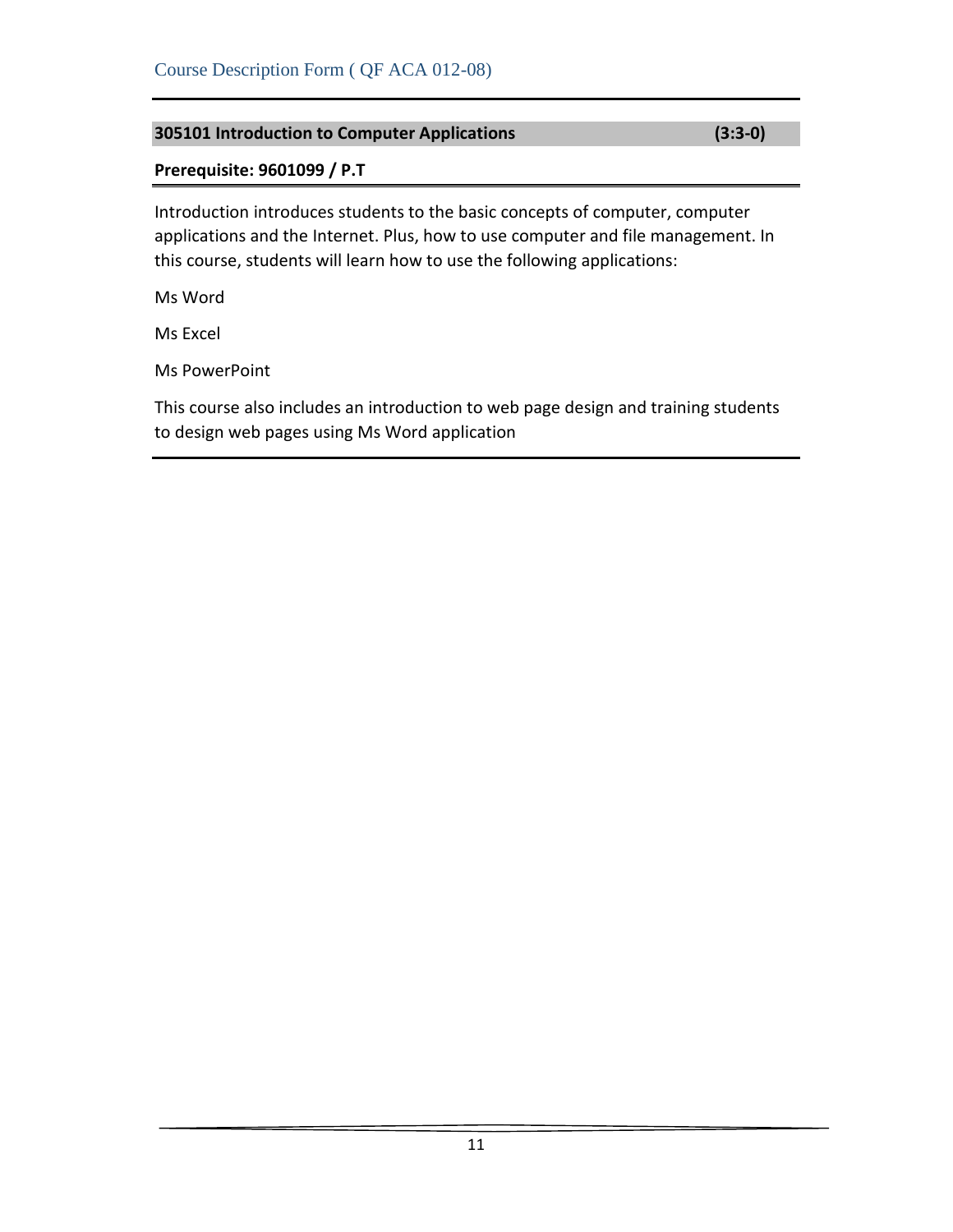**Department Elective Requirements (From Other Faculty Department) (6 Hours)**

#### **301217 Social Responsibility and Business Ethics (3:3-0)**

#### **Prerequisite: 301101**

The course aims to illustrate social responsibility within a historical context, its discipline and easement of social performance and Multinational Corporation's responsibility. In addition to understanding the concept of business ethics and its moral context that governs decision making and its relation to corporate culture. Finally, the course elaborates on the issues of corruption, transparency, and corporate governance as relevant topics to social responsibility and business ethics

#### **301221 Commercial Legislations (1) (3:3-0)**

#### **Prerequisite: 301101**

This course defines the general provisions of organizations and the legal system for various commercial companies. This course also includes a study of the Jordanian companies' law, by which the general provisions of the commercial companies stipulated in the Jordanian companies' law are explained

#### **304411 Entrepreneurship and Building the Project Business Plan (3:3-0)**

# **Prerequisite: 301101 + 90 Hours**

Foundations of entrepreneurship, entrepreneurial mind, strategic management in entrepreneurship, e-business and entrepreneurship, sources of ideas for new projects, forms of business ownership and franchising, the difference between shareholders and the nature of business opportunities and planning for startups, develop a business plan, develop a marketing plan, develop a financial plan , Cash flow management, sources of funds: equity and debt, global aspects of entrepreneurship

# **305320 e-Commerce & e-Payment (3:3-0)**

# **Prerequisite: 304101 + 305201**

Principles of e-commerce, e-markets, retail e-commerce, consumer behavior, types of e-commerce, e-commerce models, e-payment models, profit models, e-payment methods, ethics related to e-payment, e-auctions